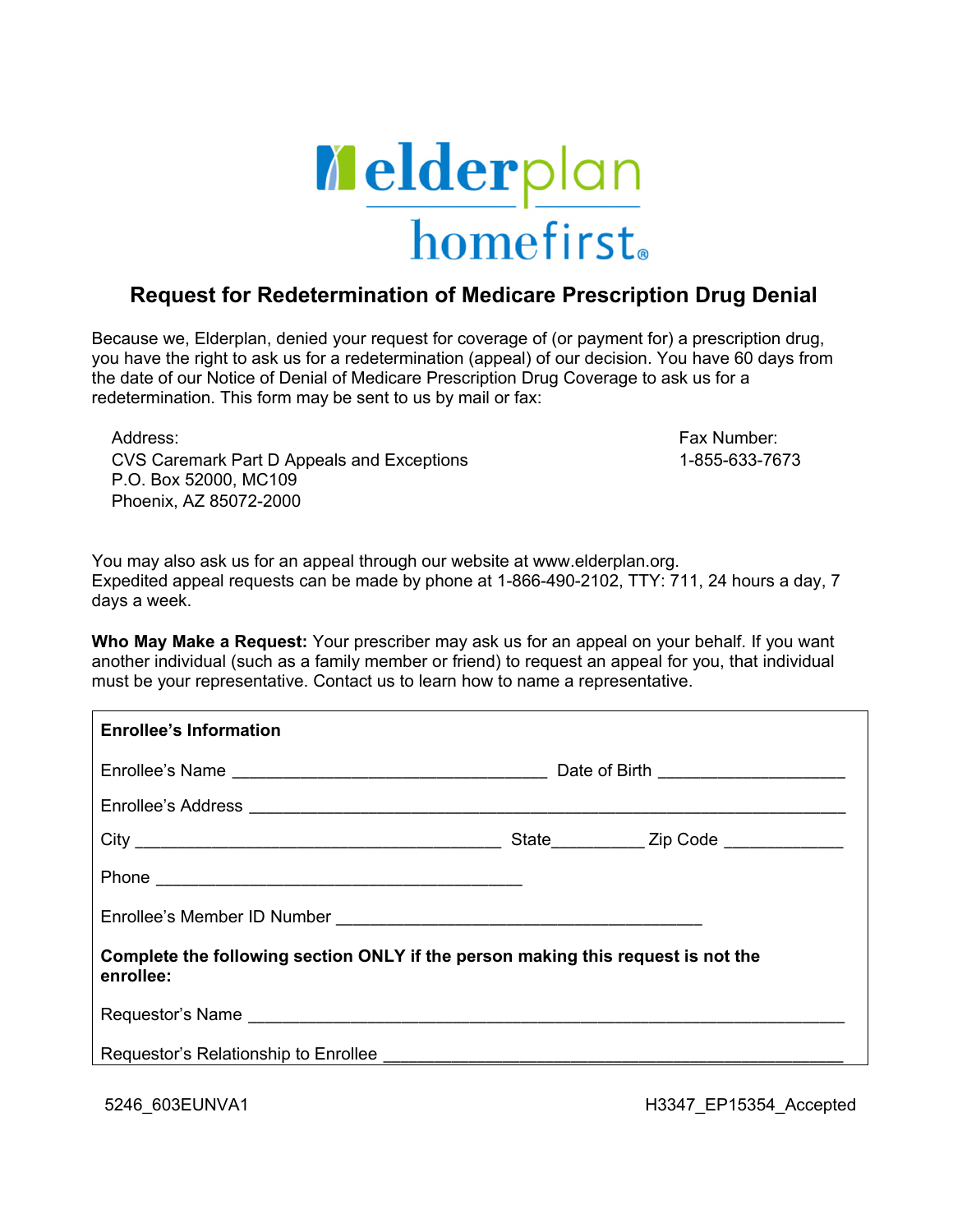| Representation documentation for appeal requests made by someone other than enrollee<br>or the enrollee's prescriber:<br>Attach documentation showing the authority to represent the enrollee (a completed<br>Authorization of Representation Form CMS-1696 or a written equivalent) if it was not<br>submitted at the coverage determination level. For more information on appointing a<br>representative, contact your plan or 1-800-Medicare, 24 hours a day, 7 days a week. TTY<br>users call: 1-877-486-2048 |      |  |  |  |
|--------------------------------------------------------------------------------------------------------------------------------------------------------------------------------------------------------------------------------------------------------------------------------------------------------------------------------------------------------------------------------------------------------------------------------------------------------------------------------------------------------------------|------|--|--|--|
|                                                                                                                                                                                                                                                                                                                                                                                                                                                                                                                    |      |  |  |  |
|                                                                                                                                                                                                                                                                                                                                                                                                                                                                                                                    |      |  |  |  |
| Have you purchased the drug pending appeal? $\square$ Yes $\square$ No                                                                                                                                                                                                                                                                                                                                                                                                                                             |      |  |  |  |
|                                                                                                                                                                                                                                                                                                                                                                                                                                                                                                                    |      |  |  |  |
|                                                                                                                                                                                                                                                                                                                                                                                                                                                                                                                    |      |  |  |  |
| <b>Prescriber's Information</b>                                                                                                                                                                                                                                                                                                                                                                                                                                                                                    |      |  |  |  |
|                                                                                                                                                                                                                                                                                                                                                                                                                                                                                                                    | Name |  |  |  |
|                                                                                                                                                                                                                                                                                                                                                                                                                                                                                                                    |      |  |  |  |
|                                                                                                                                                                                                                                                                                                                                                                                                                                                                                                                    |      |  |  |  |
|                                                                                                                                                                                                                                                                                                                                                                                                                                                                                                                    |      |  |  |  |
|                                                                                                                                                                                                                                                                                                                                                                                                                                                                                                                    |      |  |  |  |

## **Important Note: Expedited Decisions**

 you a decision within 72 hours. If you do not obtain your prescriber's support for an expedited appeal, If you or your prescriber believe that waiting 7 days for a standard decision could seriously harm your life, health, or ability to regain maximum function, you can ask for an expedited (fast) decision. If your prescriber indicates that waiting 7 days could seriously harm your health, we will automatically give we will decide if your case requires a fast decision. You cannot request an expedited appeal if you are asking us to pay you back for a drug you already received.

## ☐**CHECK THIS BOX IF YOU BELIEVE YOU NEED A DECISION WITHIN 72 HOURS. (if you have a supporting statement from your prescriber, attach it to this request).**

 relevant medical records. You may want to refer to the explanation we provided in the Notice of **Please explain your reasons for appealing.** Attach additional pages, if necessary. Attach any additional information you believe may help your case, such as a statement from your prescriber and Denial of Medicare Prescription Drug Coverage and have your prescriber address the Plan's coverage criteria, if available, as stated in the Plan's denial letter or in other Plan documents. Input